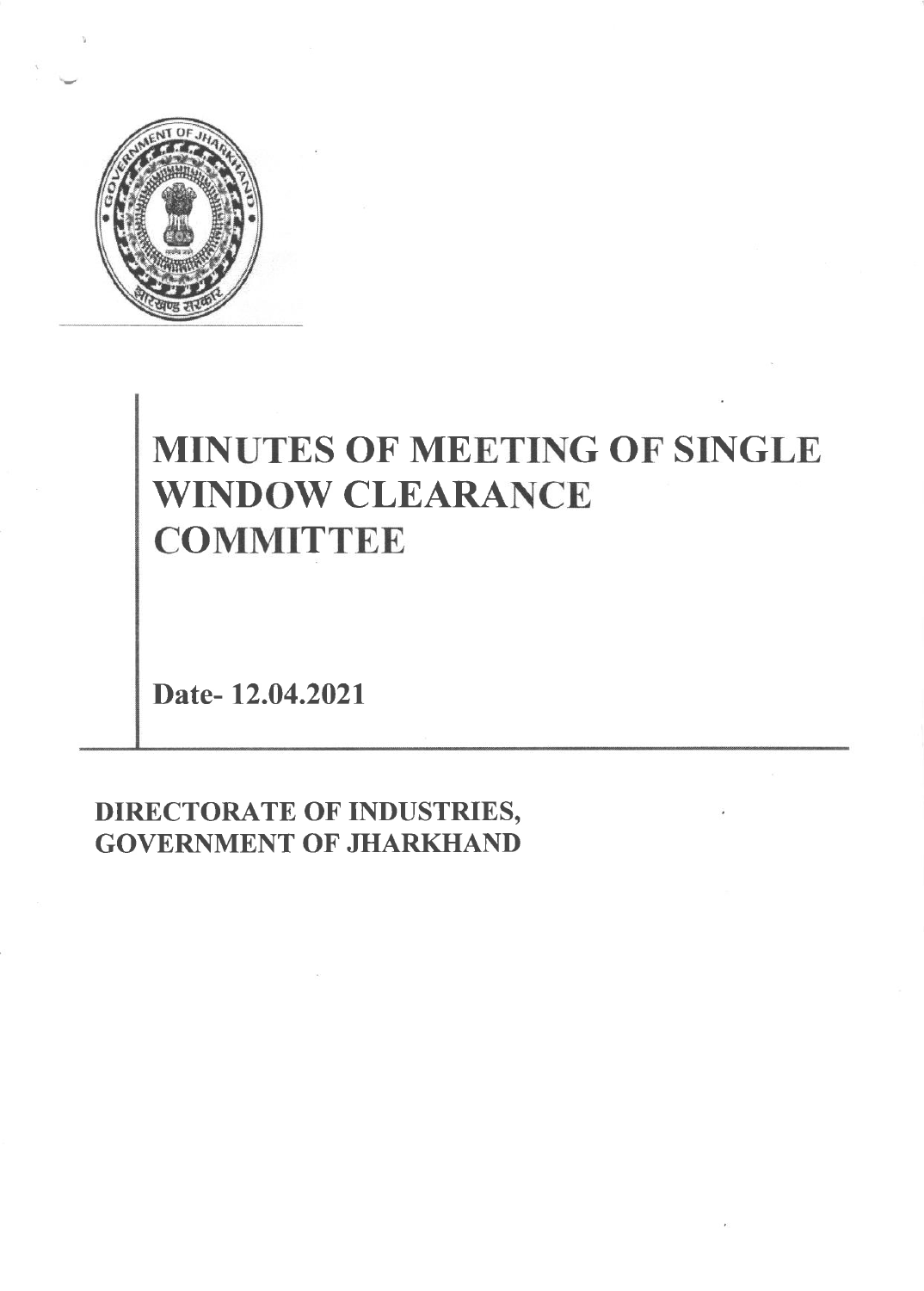#### दिनांक 12.04.2021 को अपराहन 03.00 बजे सचिव, उद्योग की अध्यक्षता में सिंगल विण्डो क्लीयरेंस कमिटी (Single Window Clearance Committee) बैठक की कार्यवाही :-

उपस्थिति-संलग्न।

सचिव, उद्योग द्वारा समिति के उपस्थित सदस्यों का स्वागत करते हुए निदेशक, उद्योग को बैठक की कार्रवाई प्रारंभ करने का निदेश दिया गया। निदेशक, उद्योग द्वारा समिति के सदस्यों को बैठक की कार्यावली के संबंध में विस्तार से अवगत कराते हुए प्रस्तुतीकरण दिया गया। इस बैठक में विचार किए गए आवेदनों की विवरणी निम्नवत है:-

- L झारखण्ड टेक्सटाइल, ऐपरेल एवं फूटवियर नीति-2016 के तहत अनुदान हेतु 03 आवेदन पर विचार किया गया।
- **II.** झारखण्ड फीड/फूड प्रोसेसिंग नीति-2015 के तहत अनुदान हेतु 01 आवेदन पर विचार किया गया।
- झारखण्ड औद्योगिक नीति-2001 के तहत अनुदान हेतु 01 आवेदन पर विचार किया गया। Ш.
- IV. झारखण्ड औद्योगिक नीति-2012 के तहत अनुदान हेतू 01 आवेदन पर विचार किया गया।
- V. झारखण्ड औद्योगिक एवं निवेश प्रोत्साहन नीति-2016 के तहत अनुदान हेतु 02 आवेदन पर विचार किया गया।

बैठक में विचार किए गए आवेदनों से संबंधित विस्तृत कार्यवाही निम्नवत है :-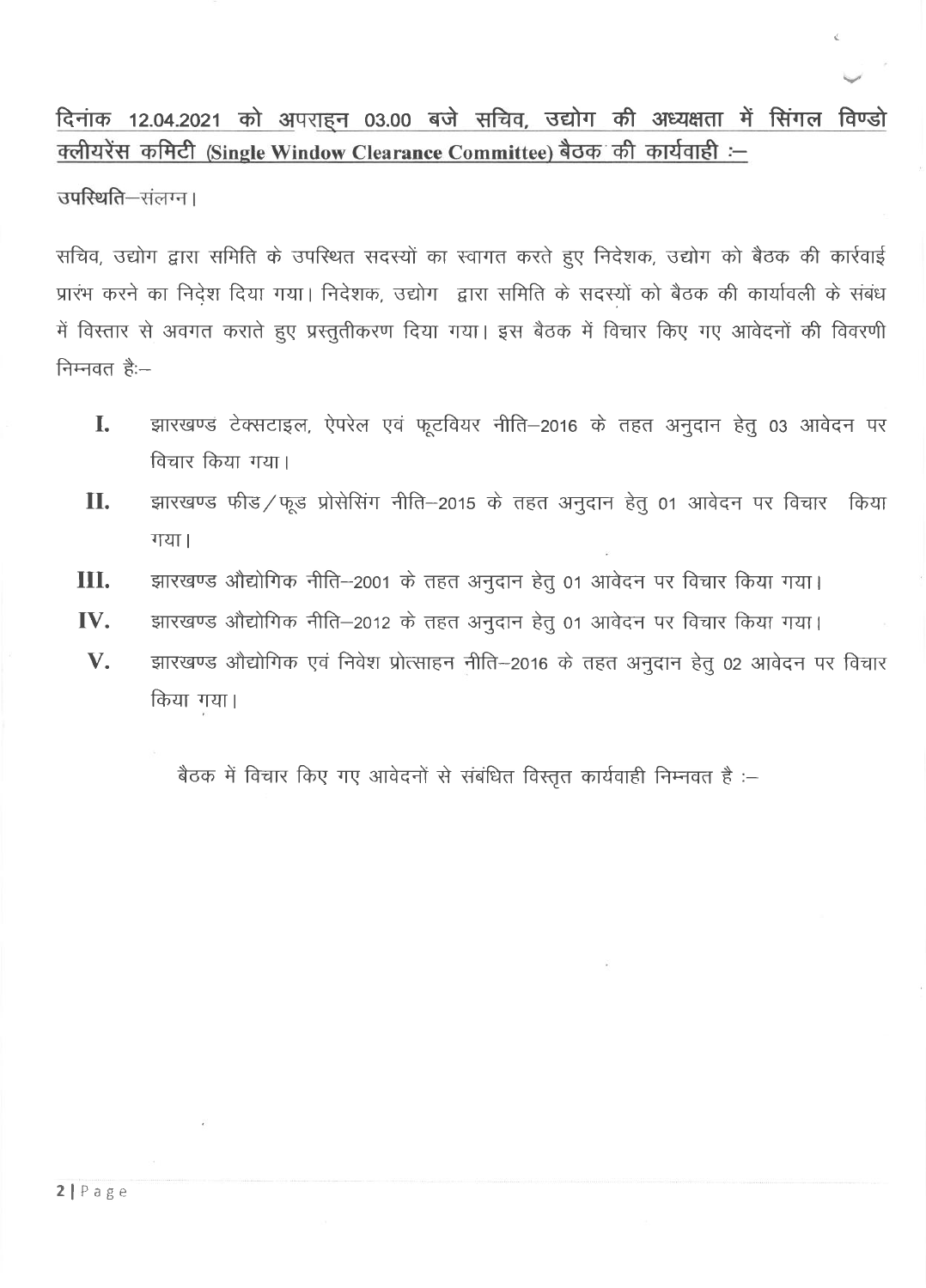## I. Jharkhand Textile. Annarel & Footwear Policv -2016

### 1. M/s Kishor Exports, Unit-I

#### Company Background:

M/s Kishor Exports is a registered partnership firm and they are into manufacturing & exporting of ready-made garments. Started first unit at Silk Park, Irba with built up area of 6200 sq. ft. Production started from 14.06.2018. The Unit has l2l machines capable of producing around 1200 garments daily.

**Project Cost:**Total Project Cost as per DPR is approximately INR 100.40 Lacs and actual expenditure incurred as on 31<sup>st</sup>October, 2018 was INR 58.55 Lacs as per the CA certificate. Subsequently expenditure incurred as on<br>02.08.2019 is Rs.79.16 Lacs 02.08.2019 is Rs.79.16 Lacs.

| <b>Particulars</b>                                | Rs in lacs |
|---------------------------------------------------|------------|
| <b>Building</b>                                   | Nil        |
| Plant & Machinery                                 | 53.49      |
| Tools, jigs, fixtures, dies, electrification etc. | Nil        |
| Pre-operative expenses                            | Nil        |
| Other investments                                 | 25.67      |
| <b>Total</b>                                      | 79.16      |

Current Stage of Unit: Project has been completed as per Detailed Project Report. Plant & Machinery are installed. The unit is running successfully and commercially as on date. Unit has gone into commercial production on 14.11.2018.

#### Month wise Sales/Production, Tax paid Report:

| <b>Month</b>       | No. of<br><b>Employees</b> | <b>Total</b><br>Production | <b>Total</b><br><b>Sales</b><br>(Unit) | <b>Elec. Charge</b><br>$(\mathbf{INR})$ | <b>Taxes</b> paid<br>$\cdot$ (INR) |
|--------------------|----------------------------|----------------------------|----------------------------------------|-----------------------------------------|------------------------------------|
| Nov-2018           | 184                        | 17025                      | 5353                                   |                                         | Nil                                |
| Dec-2018           | 224                        | 15440                      | 12330                                  | 132642                                  | Nil                                |
| Jan-2019           | 252                        | 19378                      | 35378                                  |                                         | Nil                                |
| Feb-2019           | 268                        | 23001                      | 30168                                  | 60856                                   | Nil                                |
| Mar-2019           | 271                        | 17080                      | 42711                                  | 46760                                   | Nil                                |
| April-2019         | 293                        | 17999                      | <b>Nil</b>                             | Nil                                     | Nil                                |
| May-2019           | 305                        | 24523                      | 32247                                  | Nil                                     | Nil                                |
| June-2019          | 402                        | 31395                      | 18193                                  | 51219                                   | Nil                                |
| July-2019          | 431                        | 18245                      | 18563                                  |                                         | <b>Nil</b>                         |
| Aug-2019           | 462                        | 22184                      | 11924                                  |                                         | Nil                                |
| Sept-2019          | 442                        | 22882                      | 15108                                  | 233696                                  | Nil                                |
| Oct-2019           | 476                        | 9765                       | 11074                                  |                                         | Nil                                |
| Nov-2019           | 461                        | 26125                      | 11962                                  | 213318                                  | Nil                                |
| Dec-2019           | 455                        | 19135                      | 5146                                   | 73684                                   | Nil                                |
| Jan-2020           | 520                        | 21011                      | 23553                                  | 114870                                  | Nil                                |
| Feb-2020           | 486                        | 37011                      | 27293                                  | 108232                                  | Nil                                |
| March-2020         | 412                        | 15758                      | 14742                                  |                                         | Nil                                |
| April-2020         | 388                        |                            |                                        |                                         | Nil                                |
| May-2020           | 281                        | 8314                       | 3856                                   | 198868                                  | Nil                                |
| June'20            | 395                        | 17835                      | 16632                                  |                                         | Nil                                |
| July'20            | 348                        | 12310                      | 11674                                  |                                         | Nil                                |
| Aug'20             | 336                        | 18010                      | 16532                                  | $108773 -$                              | Nil                                |
| Sept <sup>20</sup> | 358                        | 18325                      | 18106                                  |                                         | Nil                                |
| Oct'20             | 340                        | 18310                      | 17576                                  | 141341                                  | Nil                                |
| Nov <sup>20</sup>  | 421                        | 23210                      | 22095                                  |                                         | Nil                                |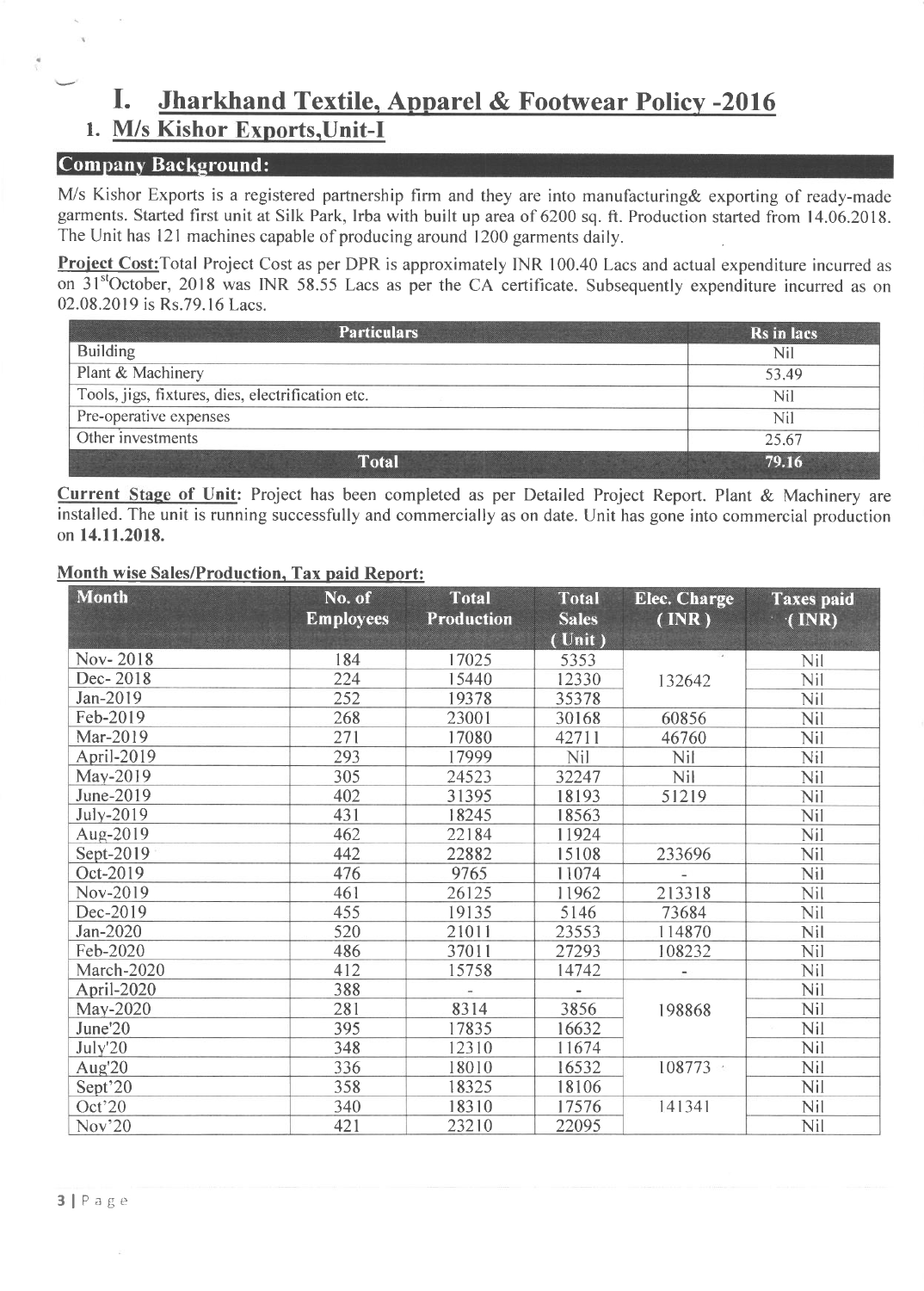| $\sim$ $\sim$ $\sim$<br><b>Dec</b> | $\sqrt{2}$<br>tvo | .                                    | ----<br>$\checkmark$ | 0.0000<br>.oc |           |
|------------------------------------|-------------------|--------------------------------------|----------------------|---------------|-----------|
| $\sim$<br>Jan                      | ™                 | $\sim$ 0.0 $\sim$<br>$\sim$<br>. ت پ | $F \wedge T$         |               | .<br>,,,, |

a

| 20AASFK8610N1ZZ (KISHOR EXPORTS)<br><b>Amount Fig In Lakh.</b> |                                                                                                                                                                                                            |                   |                              |                        |      |                                                                    |                                          |  |  |  |  |  |
|----------------------------------------------------------------|------------------------------------------------------------------------------------------------------------------------------------------------------------------------------------------------------------|-------------------|------------------------------|------------------------|------|--------------------------------------------------------------------|------------------------------------------|--|--|--|--|--|
|                                                                |                                                                                                                                                                                                            |                   | <b>Sales (Local)</b>         |                        |      |                                                                    |                                          |  |  |  |  |  |
| <b>Jun-18 To</b><br><b>Sep-19</b>                              | <b>Total Taxable Value (Outward</b><br>taxable supplies (other than<br>zero rated nil rated and<br>exempted + Outward taxable<br>supplies (zero rated) + Inward<br>supplies (liable to reverse<br>charge)) | Integrated<br>Tax | <b>Central</b><br><b>Tax</b> | State/UT<br><b>Tax</b> | Cess | <b>Total Tax</b><br>payable<br>without<br><b>ITC</b><br>adjustment | <b>Tax Paid in</b><br>Cash (GST<br>Paid) |  |  |  |  |  |
| <b>Jun-18</b>                                                  | 2.13                                                                                                                                                                                                       | 0.11              | 0.00                         | 0.00                   | 0.00 | 0.11                                                               | 0.00                                     |  |  |  |  |  |
| <b>Jul-18</b>                                                  | 0.05                                                                                                                                                                                                       | 0.24              | 0.00                         | 0.00                   | 0.00 | 0.24                                                               | 0.00                                     |  |  |  |  |  |
| Aug-18                                                         | 41.98                                                                                                                                                                                                      | 2.23              | 0.00                         | 0.00                   | 0.00 | 2.23                                                               | 0.00                                     |  |  |  |  |  |
| <b>Sep-18</b>                                                  | 0.34                                                                                                                                                                                                       | 0.00              | 0.01                         | 0.01                   | 0.00 | 0.02                                                               | 0.02                                     |  |  |  |  |  |
| <b>Oct-18</b>                                                  | 66.53                                                                                                                                                                                                      | 5.97              | 0.03                         | 0.03                   | 0.00 | 6.04                                                               | 0.07                                     |  |  |  |  |  |
| <b>Nov-18</b>                                                  | 0.04                                                                                                                                                                                                       | 0.00              | 0.00                         | 0.00                   | 0.00 | 0.00                                                               | 0.00                                     |  |  |  |  |  |
| <b>Dec-18</b>                                                  | 61.97                                                                                                                                                                                                      | 2.30              | 0.01                         | 0.01                   | 0.00 | 2.32                                                               | 0.02                                     |  |  |  |  |  |
| Jan-19                                                         | 40.87                                                                                                                                                                                                      | 2.19              | 0.01                         | 0.01                   | 0.00 | 2.21                                                               | 0.01                                     |  |  |  |  |  |
| <b>Feb-19</b>                                                  | 25.78                                                                                                                                                                                                      | 0.00              | 0.00                         | 0.00                   | 0.00 | 0.00                                                               | 0.00                                     |  |  |  |  |  |
| <b>Mar-19</b>                                                  | 63.59                                                                                                                                                                                                      | 1.44              | 0.02                         | 0.02                   | 0.00 | 1.48                                                               | 0.03                                     |  |  |  |  |  |
| Apr-19                                                         | 0.25                                                                                                                                                                                                       | 0.00              | 0.01                         | 0.01                   | 0.00 | 0.01                                                               | 0.01                                     |  |  |  |  |  |
| <b>May-19</b>                                                  | 102.43                                                                                                                                                                                                     | 5.26              | 0.01                         | 0.01                   | 0.00 | 5.28                                                               | 0.01                                     |  |  |  |  |  |
| <b>Jun-19</b>                                                  | 40.79                                                                                                                                                                                                      | 3.04              | 0.07                         | 0.07                   | 0.00 | 3.18                                                               | 0.09                                     |  |  |  |  |  |
| <b>Jul-19</b>                                                  | 47.96                                                                                                                                                                                                      | 2.31              | 0.05                         | 0.05                   | 0.00 | 2.40                                                               | 0.09                                     |  |  |  |  |  |
| <b>Aug-19</b>                                                  | 31.58                                                                                                                                                                                                      | 1.63              | 0.03                         | 0.03                   | 0.00 | 1.69                                                               | 0.06                                     |  |  |  |  |  |
| <b>Total</b>                                                   | 526.29                                                                                                                                                                                                     | 26.72             | 0.23                         | 0.23                   | 0.00 | 27.19                                                              | 0.41                                     |  |  |  |  |  |

| 20AASFK8610N1ZZ (KISHOR EXPORTS) |                             |                            |                            |                   |  |  |  |  |  |  |
|----------------------------------|-----------------------------|----------------------------|----------------------------|-------------------|--|--|--|--|--|--|
|                                  | <b>Sales Export Details</b> |                            |                            |                   |  |  |  |  |  |  |
| Jun-18 To Sep-19                 | No. of Records(Invoices)    | <b>Total Invoice Value</b> | <b>Total Taxable Value</b> | Integrated<br>Tax |  |  |  |  |  |  |
| Jul-18                           |                             | 5.00                       | 5.00                       | 0.24              |  |  |  |  |  |  |
| Aug-18                           | 4                           | 44.26                      | 41.98                      | 2.23              |  |  |  |  |  |  |
| $Sep-18$                         |                             | 0.00                       | 0.00                       | 0.00              |  |  |  |  |  |  |
| Oct-18                           |                             | 56.51                      | 56.51                      | 5.27              |  |  |  |  |  |  |
| <b>Nov-18</b>                    | 2                           | 21.84                      | 21.84                      | 0.00              |  |  |  |  |  |  |
| Dec-18                           | 6                           | 27.57                      | 25.78                      | 0.00              |  |  |  |  |  |  |
| Jan-19                           | $\overline{2}$              | 38.29                      | 38.29                      | 0.13              |  |  |  |  |  |  |
| Feb-19                           | 2                           | 42.52                      | 39.45                      | 2.13              |  |  |  |  |  |  |
| Mar-19                           | $\overline{4}$              | 12.93                      | 12.53                      | 0.65              |  |  |  |  |  |  |
| <b>Total</b>                     | 23                          | 248.93                     | 241.38                     | 10.64             |  |  |  |  |  |  |

## Application & Check List for Employment Generation & EPF & ESI Subsidy:

| Particulars                                                                      | (Yes/No) | Remarks |
|----------------------------------------------------------------------------------|----------|---------|
| Form I - CAF (Combined Application Form)                                         | Yes      |         |
| $\vert$ Form – I A Common Application form for Incentive along with Appendix – I | Yes      |         |

 $\epsilon$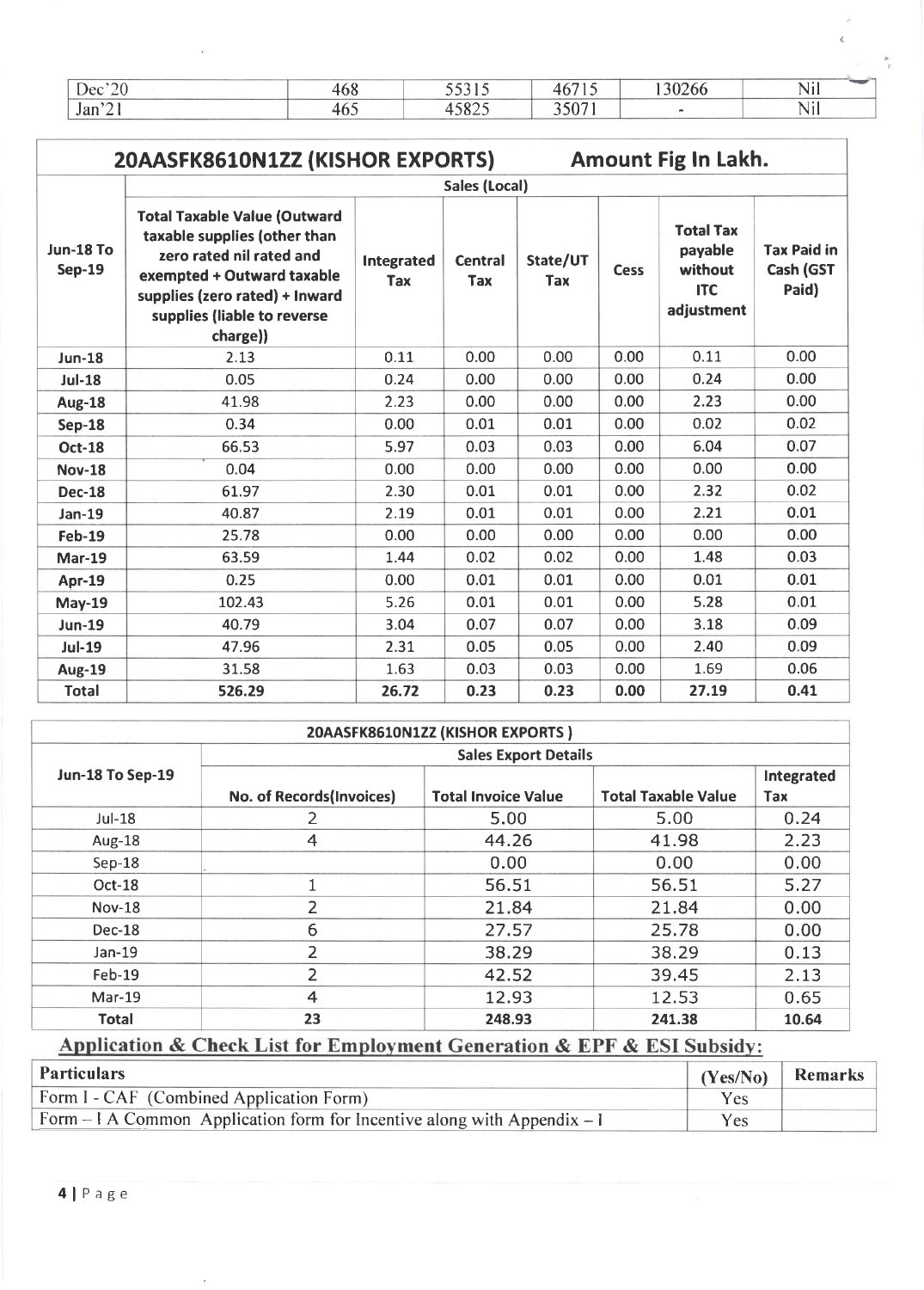| Form – XXIX: - Application for Grant of Reimbursement of Employment Generation<br>Subsidy along with Declaration. Appendix - XXXVICA Certificate on List of<br>Employees and Salary paid /Audit Report of Company for Claimed Year                                                                                                    | Yes       |
|---------------------------------------------------------------------------------------------------------------------------------------------------------------------------------------------------------------------------------------------------------------------------------------------------------------------------------------|-----------|
| Form - XXVI: - Application for Grant of Reimbursement of Employee Provident Fund<br>paid along with Declaration Appendix - XXXIIIProvident Fund Payment Challan for<br>the Month from Sept-20 to Jan-21.<br>Copy of PF submission duly self-certified by the Company Secretary/Audit Report of<br>Company for Claimed Year            | Yes       |
| Form - XXVII: - Application for Grant of Reimbursement of Employees' State<br>Insurance (ESI) paid along with Declaration<br>Appendix – XXXIVEmployees' State Insurance (ESI) Payment Challan for the Month<br>from Sept-20 to Jan-21<br>Copy of ESI submission duly self-certified by CA/Audit Report of Company for<br>Claimed Year | Yes       |
| Consent to Established from Jharkhand State Pollution Control Board                                                                                                                                                                                                                                                                   | Yes       |
| Consent to Operative from Jharkhand State Pollution Control Board                                                                                                                                                                                                                                                                     | Yes       |
| DPR approved by Bank                                                                                                                                                                                                                                                                                                                  | Yes       |
| Factory License No: FCA1736400616301                                                                                                                                                                                                                                                                                                  | Yes       |
| Power Connection from Electricity Supply Circle, Memo no.64 dated 18/01/2018                                                                                                                                                                                                                                                          | Yes       |
| Employee Provident Fund Registration Establishment ID: JHRAN1678695000                                                                                                                                                                                                                                                                | Yes       |
| Employee State Insurance from Regional Office, Employees' State Insurance                                                                                                                                                                                                                                                             | Yes       |
| Self-Certified No Due Certificate for Electricity, commercial Tax, Water                                                                                                                                                                                                                                                              | Yes       |
| Date of Commercial Production -DoP                                                                                                                                                                                                                                                                                                    | Yes       |
| Format - 1.1: - Board Resolution dated 24.11.2018                                                                                                                                                                                                                                                                                     | Yes       |
| Format $-1.2$ : - Power of Attorney dated 24.11.2018                                                                                                                                                                                                                                                                                  | Yes       |
| Format $-1.4$ : $-$ Statement of production, sales and taxes paid by the unit during the<br>period from March-20 to May-20 duly certified by Chartered Accountant.                                                                                                                                                                    | Yes       |
| Format-1.6: - Format for Affidavit                                                                                                                                                                                                                                                                                                    | Yes       |
| Format - 1.7(a): - Certificate From Chartered Accountant In Respect Of Proof of<br>Expenditure/ Fixed Capital by the Applicant                                                                                                                                                                                                        | Yes       |
| Format – 1.10: - Format for Detail Project Report (DPR)                                                                                                                                                                                                                                                                               | Yes       |
| Self-Declaration Digitally Signed                                                                                                                                                                                                                                                                                                     | Yes       |
| Audited Balance Sheet FY 2019-20 & Estimated Balance Sheet as on 31,01.2021                                                                                                                                                                                                                                                           | Yes       |
| Self-Declaration for No due certificate towards electricity, commercial tax, water tax                                                                                                                                                                                                                                                | Yes       |
| EPF Challan and ESI Challan has been duly certified by Chartered Accountant and                                                                                                                                                                                                                                                       | Yes       |
| Biometric Attendance Sheet duly signed by Authorized Person                                                                                                                                                                                                                                                                           | <b>NA</b> |
| Caste/residential certificate by the competent authority not below the rank of SDO in the                                                                                                                                                                                                                                             | Yes       |
| CA Certificate on List of Employees and Salary paid                                                                                                                                                                                                                                                                                   | Yes       |
| Self-certified copy of PF submission for the employees against whom reimbursement is                                                                                                                                                                                                                                                  | Yes       |
| claimed                                                                                                                                                                                                                                                                                                                               |           |
| Calculation for eligibility claim towards Employment generation subsidy for the                                                                                                                                                                                                                                                       |           |

| month from Sept-20 to Jan-21 of M/s Kishor Export-I (Irba) |                   |                |                |                 |    |                                                                                 |     |                              |                           |        |  |  |
|------------------------------------------------------------|-------------------|----------------|----------------|-----------------|----|---------------------------------------------------------------------------------|-----|------------------------------|---------------------------|--------|--|--|
| <b>Month</b>                                               | <b>Claimed by</b> |                |                | <b>Eligible</b> |    | <b>Non Eligible with Reason</b>                                                 |     |                              |                           |        |  |  |
| <b>Sept-2020</b>                                           |                   | <b>Company</b> |                | <b>Total</b>    |    | Non availability<br>Managerial<br>of either EPF/<br>staff<br><b>ESI</b> or both |     | <b>Non Eligible</b><br>Total |                           |        |  |  |
| Particular                                                 | No.               | Amount         | $\mathbb{N}^0$ | Amount          | Nο | Amt                                                                             | No. | Amt                          | $\mathbf{N}$ <sub>0</sub> | Amount |  |  |
| Male-Gen & OBC                                             | 165               | 694731         | 142            | 590572          |    | 34159                                                                           | 16  | 70000                        | 23                        | 104159 |  |  |

 $\sim$   $\sim$ 

 $\frac{\partial}{\partial t} \left( \frac{\partial}{\partial t} \right) = \frac{\partial}{\partial t} \left( \frac{\partial}{\partial t} \right)$ 

 $\tilde{\epsilon}$